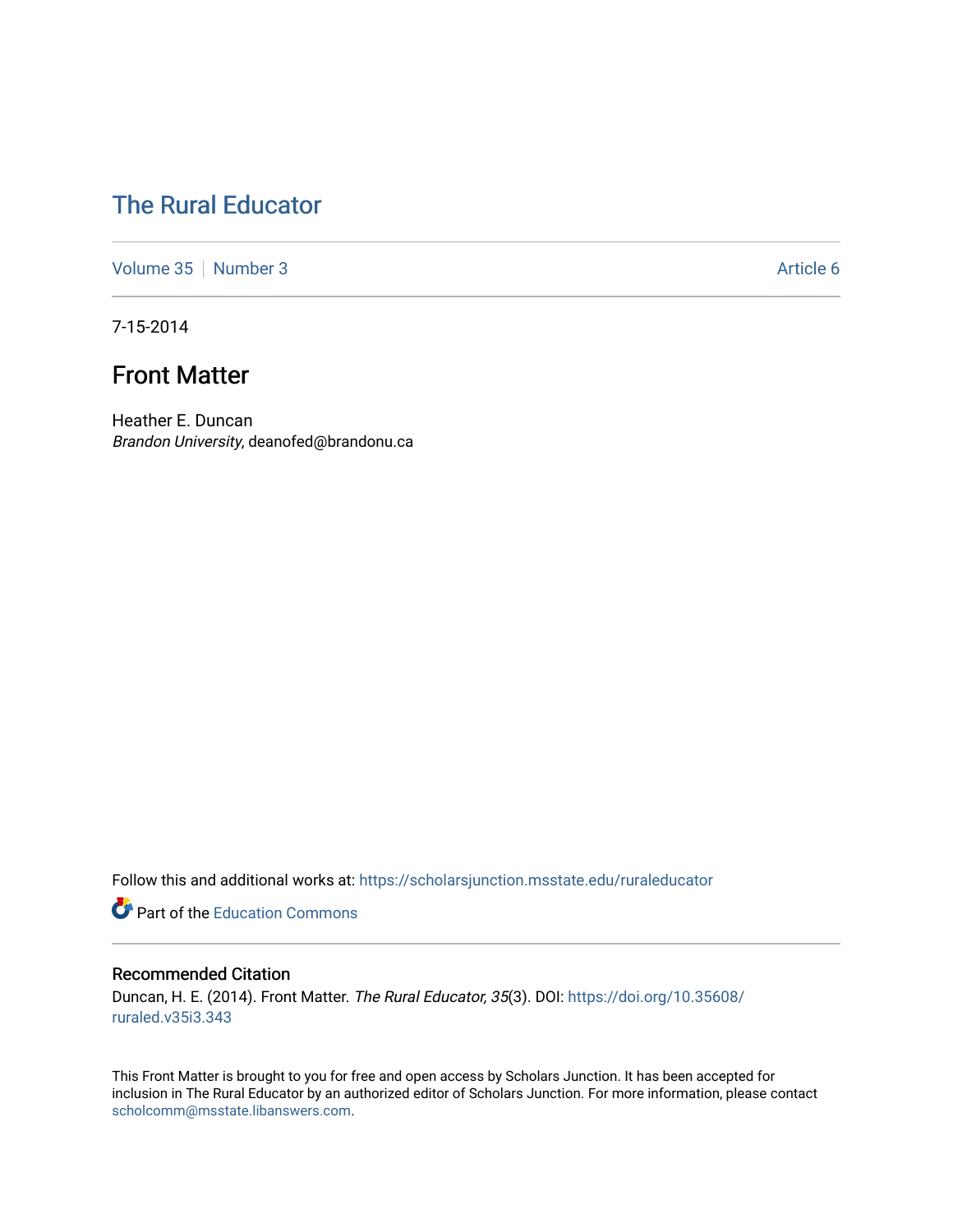Volume 35, Number 3 Spring/Summer, 2014

# **The Rural Educator**

# A Journal about Rural and Small School Issues



The official journal of the National Rural Education Association

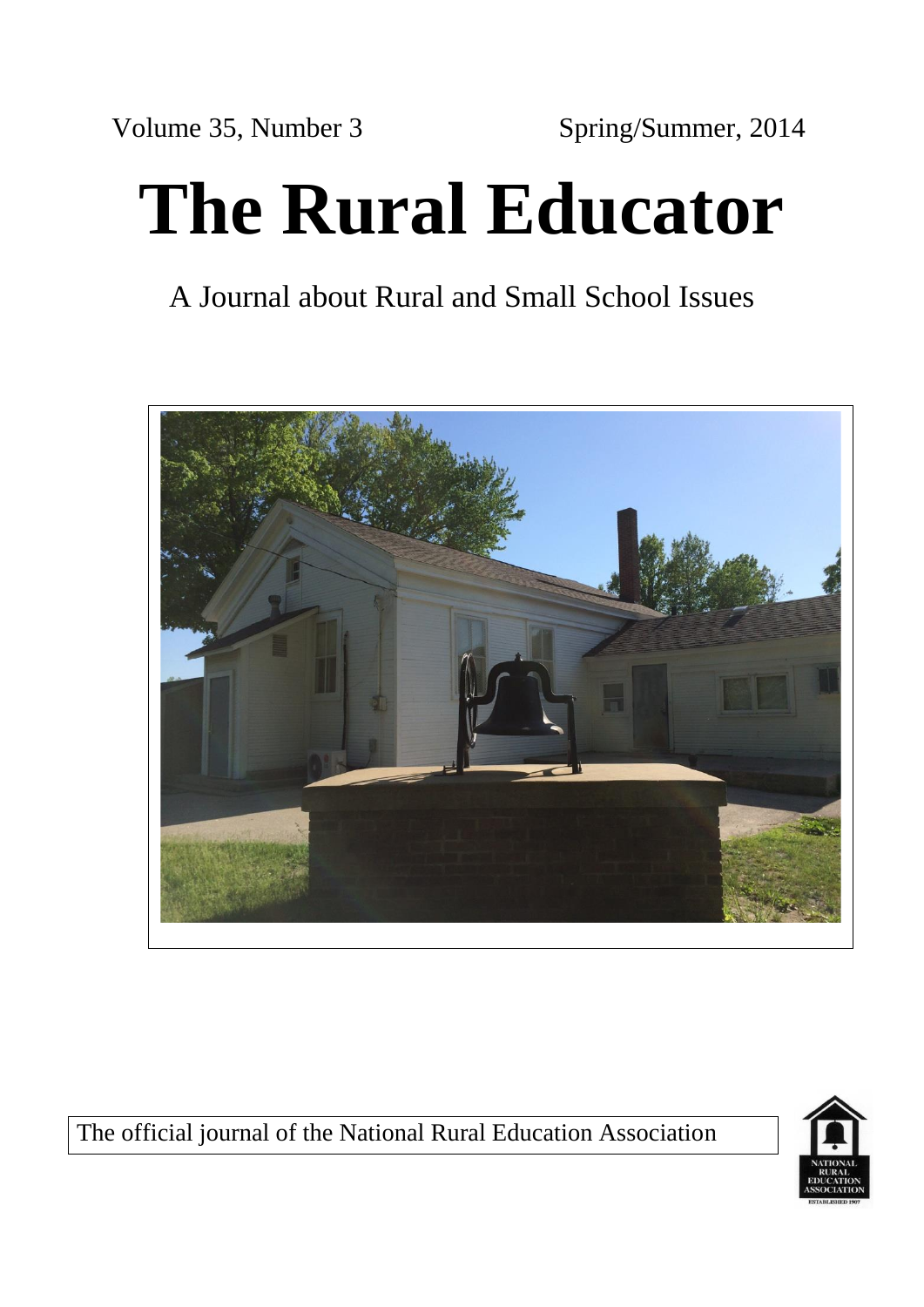### **Cover Photograph submitted by Jeff Mills, Superintendent of Van Buren ISD**

Bangor Township School District No. 8 (Wood School) is a one room school house that serves 27, K-8 students in Van Buren County. It was established in 1849 and the school was built in 1869.

**If you have pictures and interesting stories about a rural school that you would like to have featured on the cover of future issues of The Rural Educator, please e-mail the editor at duncanh@brandonu.ca**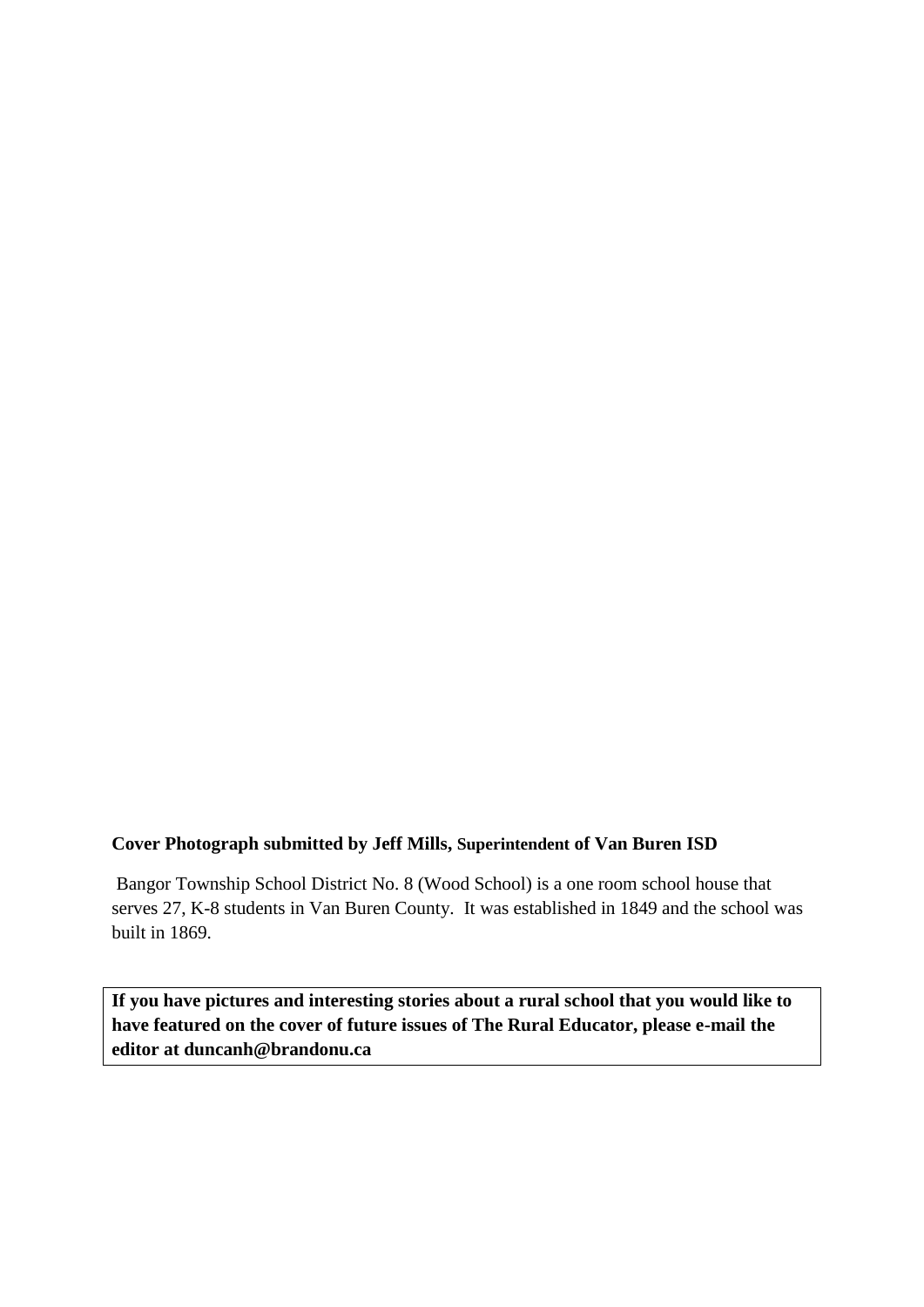# **The Rural Educator**

A Journal about Rural and Small School Issues

#### **Heather E. Duncan, Editor**

*Brandon University* 

## **Editorial Advisory Board**

**Mike Boone** Texas State University, San Marcos

> **Patti Chance** San Diego State University

> **Scott Ferrin** Brigham Young University

**Mary Lou Gammon** Northern Arizona University

Patricia L. Hardré University of Oklahoma

**Hobart Harmon** Education Consultant, Timberville, VA

**Jody Isernhagen** University of Nebraska – Lincoln

#### **Robert Newhouse** Kansas State University

**Susan Day Scherz** Hansen School District, Idaho

**Sandra Watkins** Western Illinois University

## **Board of Reviewers**

**Mike Arnold Education Consultant** 

**Andrea Beesley** Mid-Continent Research for Education and Learning (McREL)

> Patricia Blundell Chadron State College

**Michael Boone** Texas State University, San Marcos

Carolyn A. Brown The Center for Comprehensive School Reform and Improvement

**Patrick Carlton** University of Nevada, Las Vegas

Louis F. Cicchinelli Mid-Continent Research for Education and Learning (McREL)

Patricia Cruzeiro University of Nebraska - Kearney

**Kim Dadisman** University of North Carolina, Chapel<br>Hill

> **Marilyn Dishman-Horst** Pittsburg State University

**Scott Ferrin** Brigham Young University

Mary Susan Fishbaugh Montana State University, Billings

**Connie Fulmer** University of Colorado at Denver

MaryLou Gammon Northern Arizona University

**Marilyn Grady** University of Nebraska - Lincoln

Jean Haar Minnesota State University, Mankato

**Jim Hager** University of Nevada, Las Vegas

> **Pat Hammer** Edvantia, Inc.

Patricia Hardré University of Oklahoma

**Hobart Harmon Education Consultant** 

Sandra Harris Lamar University

**Barbara Havlicek** Kansas State University

V. Pauline Hodges Oklahoma Panhandle State University

> Jane Irons Lamar University

**Jody Isernhagen** University of Nebraska - Lincoln

**Robert McCord** University of Nevada, Las Vegas

Fric Mansfield Western Illinois University

Anna McFadden Western Carolina University

William D. McInerney Purdue University

**Claudette Morton** Montana Small Schools Alliance

**Julia Porter** Mississippi State University -Meridian

Alan Richard Southern Region Education Board

> **Shelley Stagg Peterson** University of Toronto

**John R. Sanders** J-R-S Consulting

**Susan Day Scherz** Hansen School District, Idaho

**Ingrad Smith** Jackson State University

**John Stellern** University of Wyoming

**E. Robert Stephens** University of Maryland

R. Wayne Stewart Oklahoma Panhandle State University

> **Donna Stout** Adams State College

David Sullivan University of Oklahoma

**Jane Warren** University of Wyoming

Regi Wieland Fort Hays State University

Sally Zepeda University of Georgia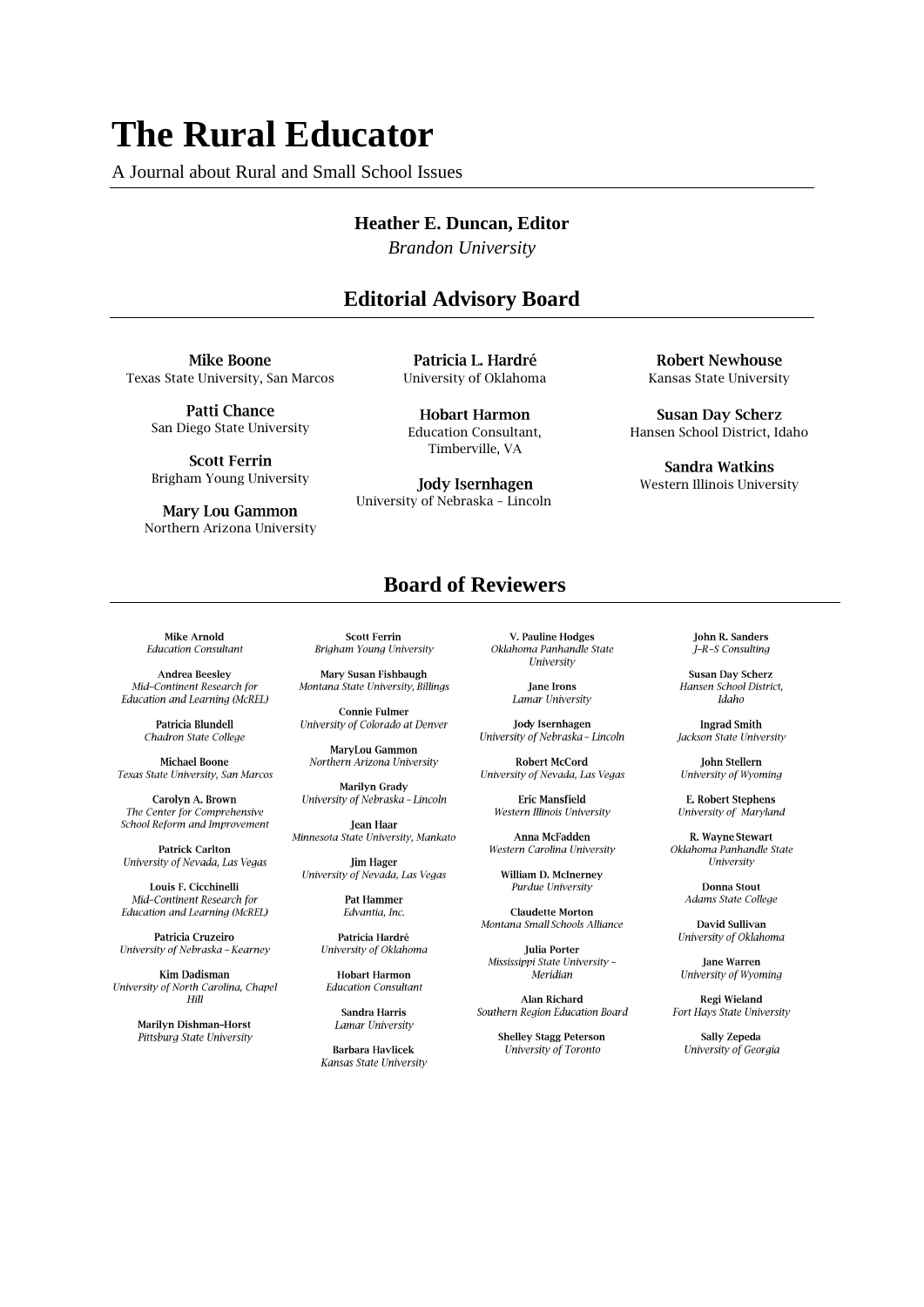# **Guidelines on Submitting Manuscripts**

*The Rural Educator* is a peer-reviewed journal published three times per year. The primary mission of *The Rural Educator* is to provide educators in rural and small schools with researchbased articles on timely issues that inform education practice or have implications for rural education policy. The journal is particularly interested in receiving manuscripts related to the impact of federal and state reform policies on rural schools, funding and finance issues related to rural schools, and issues related to specific rural populations and community development. Three types of articles are accepted for publication: General Articles, Research Briefs, and Book Reviews: All manuscripts are submitted to blind peer review without reference to name or institution. Authors will be notified of acceptance or rejection as soon as the review process is completed. Issues of *The Rural Educator* are published in the fall, winter, and spring of each academic year. All manuscripts should be submitted as an e-mail attachment to [ruraledu@uwyo.edu](mailto:ruraledu@uwyo.edu)

#### **General Manuscript Guidelines**

- Submit in MS Word (.doc or .docx).
- Double-spaced.
- 12 point font.
- Use American Psychological Association (APA) 6th Edition for style, citation, and reference guidelines.
- Include tables and figures **within** the manuscript.
- Attach a cover sheet containing the following information about the author: name, institutional affiliation, address, zip code, telephone, e-mail address, and a brief biography. This bio should be a maximum of 50 words.
- Do not include the author's name within the manuscript.
- The author will be notified of editorial changes made to the manuscript; however, the Editor reserves the right to make such changes without author approval or notification if time does not permit.

#### **Article Guidelines**

- 5000-6500 words (including references).
- Include an abstract at the beginning of the manuscript not to exceed 150 words. The abstract should briefly describe the problem or topic, method, participants, findings, and conclusions.

• Include a listing of 3-5 keywords covering the topics addressed in the manuscript for use in keyword searches.

#### **Research Brief Guidelines**

*The Rural Educator* will consider and publish "Research Briefs" to promote the dissemination of novel and important research information in a format that does not require extensive journal space. Studies published as Research Briefs have a very focused and explicit purpose, and applied relevance to rural settings. Research Briefs should be no longer than 2000 words, inclusive of tables, figures, and references. Research Briefs should include the following:

- Introduction provides a brief context for the current investigation, states its focus and purpose in a clear and cogent way, and identifies one or two main research questions;
- Methods summarizes participants, instruments, independent or intervention variables, and procedures in a succinct but clear and replicable way;
- Results presents key results in relation to the research purpose and main question (in tables and figures, whenever appropriate);
- Discussion identifies key findings and notes important implications in relation to the existing knowledge base, field-based application, interpretive cautions (briefly noting and describing limitations), and possibly future directions; and
- References includes a very limited number of seminal articles that are essential for readers to understand the nature, purpose, or methods of the research.

#### **Book Review Guidelines**

A book review should give readers an engaging, informative, and critical discussion of the work (length 750-1000 words). All references should be made in-text.

duncanh@brandonu.ca

Brandon University, 270-18<sup>th</sup> St. Brandon, MB. R7A 6A9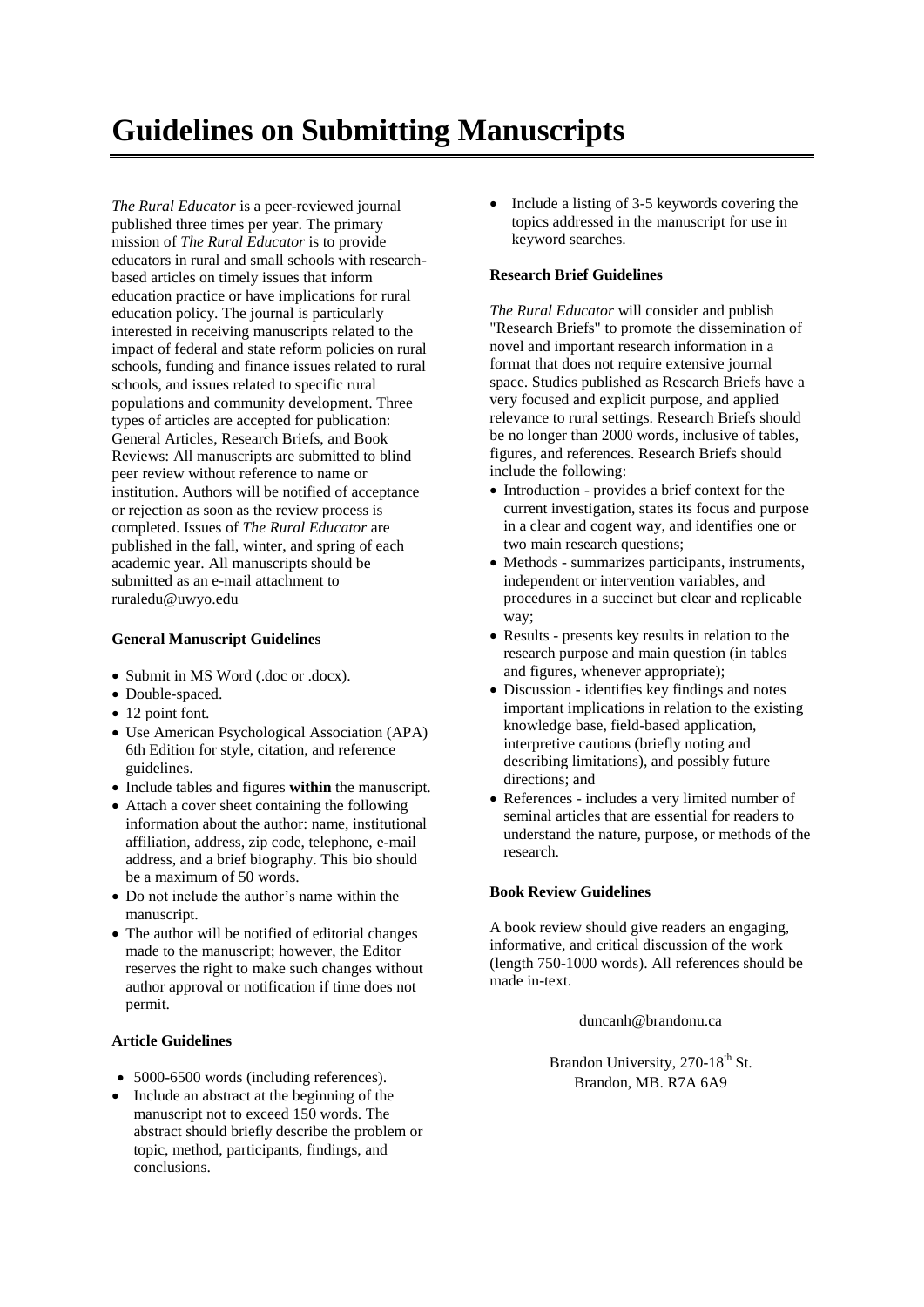# Volume 35, Number 3 Spring/Summer, 2014

# Table of Contents

| Impact of the English Advanced Placement (AP) Program on College Grade Point<br><b>Shannon Deaton</b>                                                                                                |
|------------------------------------------------------------------------------------------------------------------------------------------------------------------------------------------------------|
| <b>Turnaround Reform Efforts in a Rural Context: How Community and Culture</b><br>Ian Mette                                                                                                          |
| A Comparison of Collaborative Practice and Teacher Leadership between<br>Low-Performing and High-Performing Rural Kentucky High Schools22<br>Meagan R. Musselman, Meg A. Crittenden, Robert P. Lyons |
| <b>Teachers' Beliefs about Poverty and the Impact on Learning Disabilities</b><br>Renee Chandler                                                                                                     |

A nationally refereed journal about rural and small school issues sponsored by the National Rural Education Association